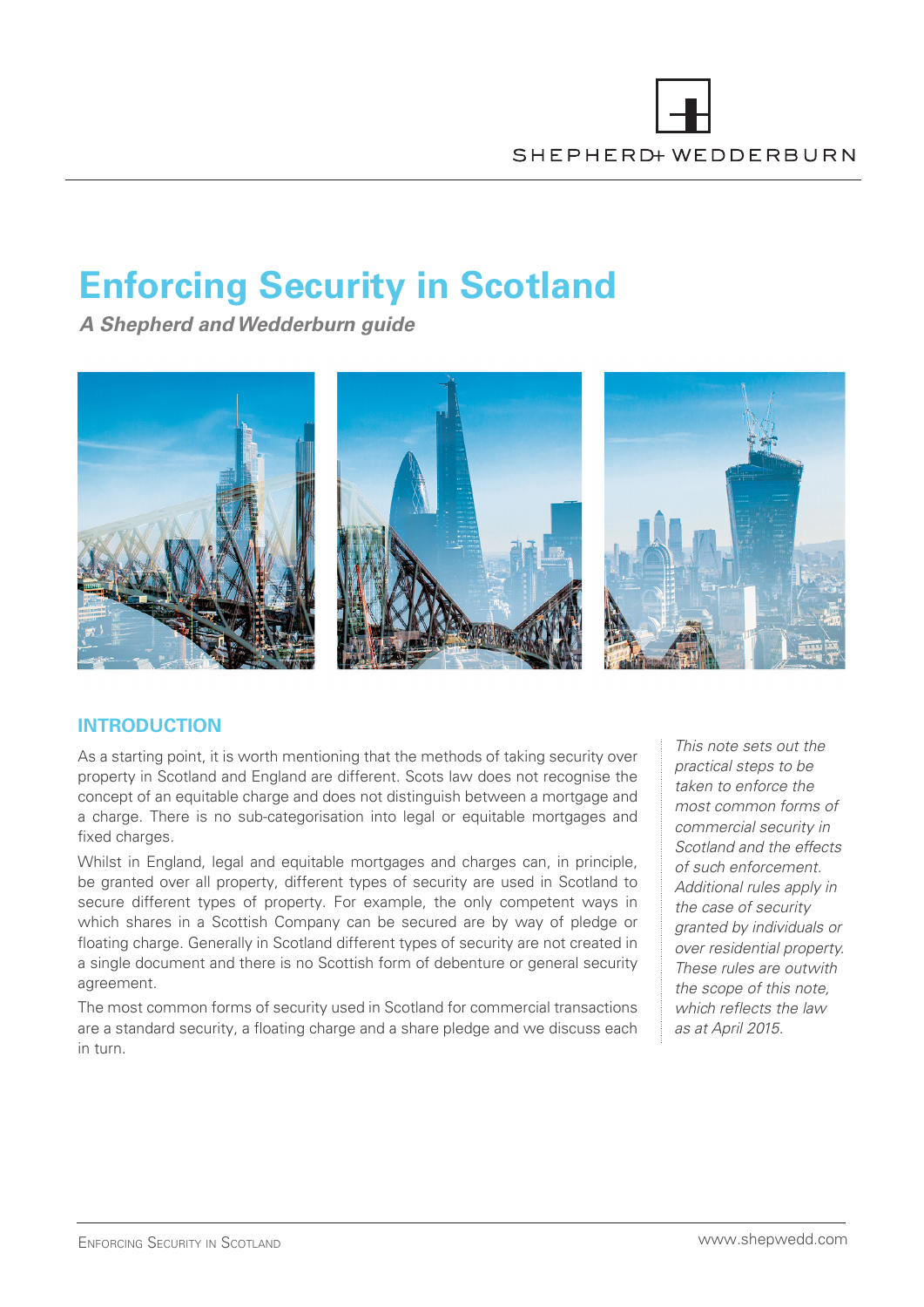## **STANDARD SECURITY**

The only way in which a fixed security may be taken over land, buildings and associated rights in Scotland is by a Standard Security. A Standard Security cannot secure moveable property (chattels) or intangible rights where additional and separate security would be required.

Standard Securities are a creation of statute which specifies the rights and liabilities of the parties.

Statute provides that the terms of a Standard Security are to be in conformity with specified statutory forms. To be effective the Standard Security must contain a proper description of the property to be secured and be registered in the Registers of Scotland. In the event that a Standard Security is not perfected in this way, it has no effect as a security. Additional considerations apply in the event that the property concerned is let and/or is subject to securities in favour of third parties.

#### **ENFORCEMENT**

The primary means of enforcement of a Standard Security is the service of a particular form of notice: a 'calling-up notice'. Alternative procedures can be adopted should the aim of the creditor be to require the debtor to resolve an issue (such as an outstanding repair). The remedies of entering into possession and selling the property can only be exercised in the case of a financial breach if the calling up procedure is followed.

There is a specified form of calling-up notice which has to be served on the person last holding legal title to the secured property and appearing on the Land Register as the proprietor, and on any other persons against whom the creditor wants to preserve recourse in respect of the debt. The remedies of the creditor can be exercised after a period of two months from the date of service of the notice has expired without payment. The two month period can be shortened with the consent of the party on whom a notice is served

The remedies then available to the creditor are:

- **▪** Power to sell the secured property
- **▪** Power to enter into possession of the security subjects and to receive rents
- **▪** Power to let if possession has been taken
- **▪** Power to carry out necessary repairs
- **▪** Power to apply for a Decree of Foreclosure

Foreclosure (whereby the creditor itself acquires title to the secured property) is rarely used in practice as it can only be invoked where it has not proved possible to sell the property.

To be effective the Standard Security must contain a proper description of the property to be secured and be registered in the Registers of Scotland. In the event that a Standard Security is not perfected in that way, it has no effect as a security.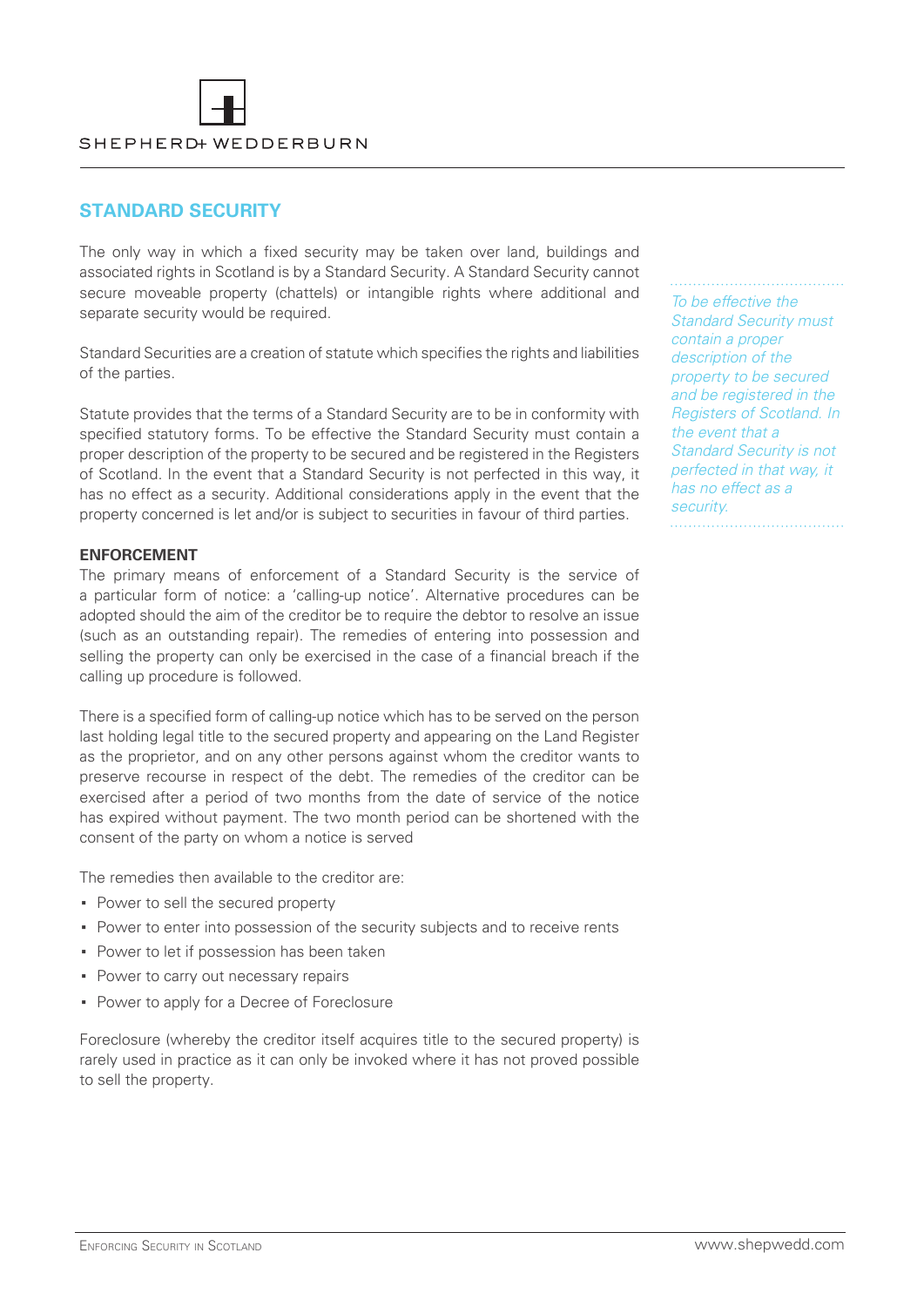

#### **EVICTION OF OCCUPANTS**

An expired calling up notice, whilst allowing the creditor to exercise its remedy of selling the property or entering into possession of the property, does not permit the creditor to evict the occupants. Accordingly, an application to the court requires to be made following an expired calling-up notice for warrant to eject and can only be made following the expiry of the notice without payment. The creditor may only receive rents (in the absence of an assignation of rents) or let the security subjects if it has entered into possession. Any letting can only be for a maximum term of seven years; a proposed lease of any longer term requires the consent of the court.

#### **REPAIRS**

It is not necessary for a creditor to take possession to carry out repairs to the property concerned but whether or not possession is taken, the extent of the repairs which can be undertaken are limited to:

- **▪** such repairs and the making good of such defects as are necessary to maintain the property in good and sufficient repair; and
- **▪** such reconstruction, alteration and improvements as would be expected of a prudent proprietor to maintain market value.

It follows that any works of improvement which would enhance the market value of the property cannot be undertaken by the creditor using its powers under a Standard Security. This limitation, together with the fact that a Standard Security cannot secure moveable property or tangible rights, means that consideration should always be given to the most appropriate forms of security in the case of a trading business or where the property concerned is let.

#### **SALE**

There are specific rules in connection with the exercise of the power of sale, primarily a duty on the creditor to advertise the sale and to take reasonable steps to ensure that the price at which the subjects are sold is the best that can be reasonably obtained. Creditors comply with these rules by the use of appropriate agents and advertisements. Additional provisions also govern the application of the proceeds of sale. These rules are designed to protect the debtor but have the effect that a 'pre-pack' arrangement of the sort commonly used in administrations is difficult to utilise when relying on a power of sale under a Standard Security, and these, along with 'portfolio sales', require careful consideration.

#### **CREDITOR IN POSSESSION**

It is not necessary to enter into possession simply to sell the property. Entering into possession can give rise to liability. A creditor in possession assumes responsibility for debts incurred from the date he entered into possession, such as repairs etc. For commercial properties the creditor in possession will be liable for local authority rates. He is not, however, the owner and there is a distinction

Entering into possession can give rise to liability. A creditor in possession assumes responsibility for debts incurred from the date he entered into possession, such as repairs etc.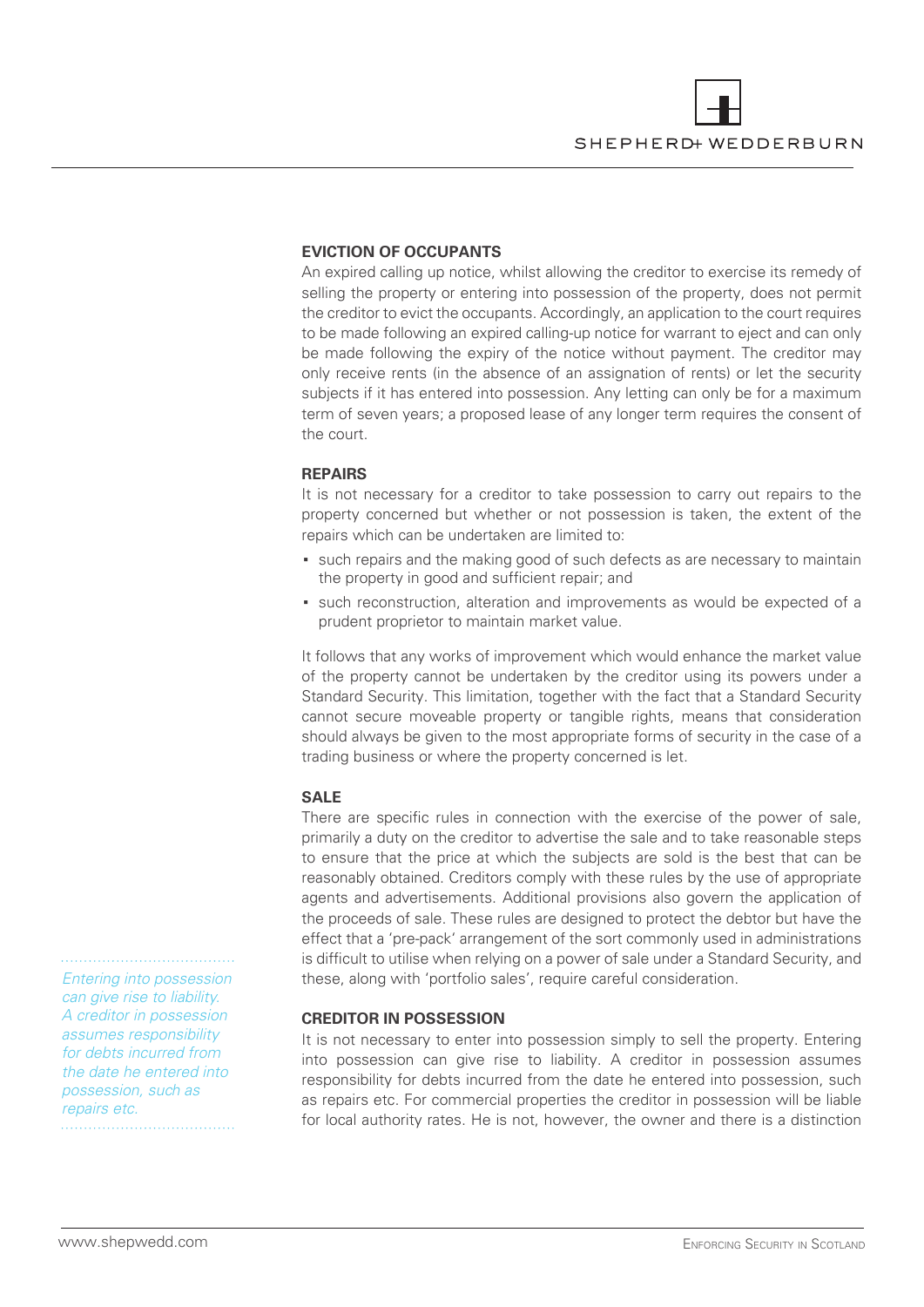

between a proprietor and the creditor in relation to obligations owed to third parties. Much depends on the definition of owner in any particular statute. A creditor in possession may be held liable under the Occupiers' Liability (Scotland) Act 1960. He may also be liable for contaminated land under the Environmental Protection Act 1990. Careful consideration must therefore be given as to whether it is necessary to enter into possession in the exercise of the heritable creditor's rights.

#### **LIABILITY OF CREDITORS**

It is not possible to mirror the appointment of an English LPA receiver without incurring potential liability. Creditors under a standard security can following calling up, appoint a third party (often a firm of surveyors) as their agent to undertake the management of the property, including the collection of rents and making repairs. However, as mentioned above, such acts amount to taking of possession (whether intended or not) which gives rise to all the liability that may go with that. Whether or not the creditor enters into possession, the creditor, and consequently any agent of the creditor, cannot exceed its powers under the standard security and an attempt to do so would be an unlawful act resulting in potential personal liability of the creditor and any agent to the debtor and any third parties who suffer a loss.

## **SHARE PLEDGE**

In order to constitute a fixed right in security under Scots law over shares held in a company incorporated in Scotland, it is necessary to transfer the shares to the chargee. This is usually referred to as a 'share pledge', though it is strictly a security transfer rather than a pledge. This applies to all shares in a Scottish company, no matter the domicile or status of the shareholder. On occasion the chargee will nominate a nominee company (usually within its corporate group) to hold the shares on its behalf.

#### **REGISTRATION**

The transfer of the shares is completed by the chargor signing a stock transfer form and the chargee being entered in the company's register of members (or through a Crest transfer) as this constitutes its title to the shares. The signed document - the share pledge - does not itself transfer the shares but its terms will regulate the rights and obligations of the parties in respect of the shares both before and after enforcement. Where the shares in question constitute book entry securities collateral subject to a financial collateral arrangement under the Financial Collateral Arrangements (No.2) Regulations 2003, an account entry with the relevant intermediary controlling the shares will suffice in place of registration in the company's register of members. The position on unperfected share pledges is that the security is completely ineffective until registration and the pledge documents will only create unsecured contractual obligations until that time – and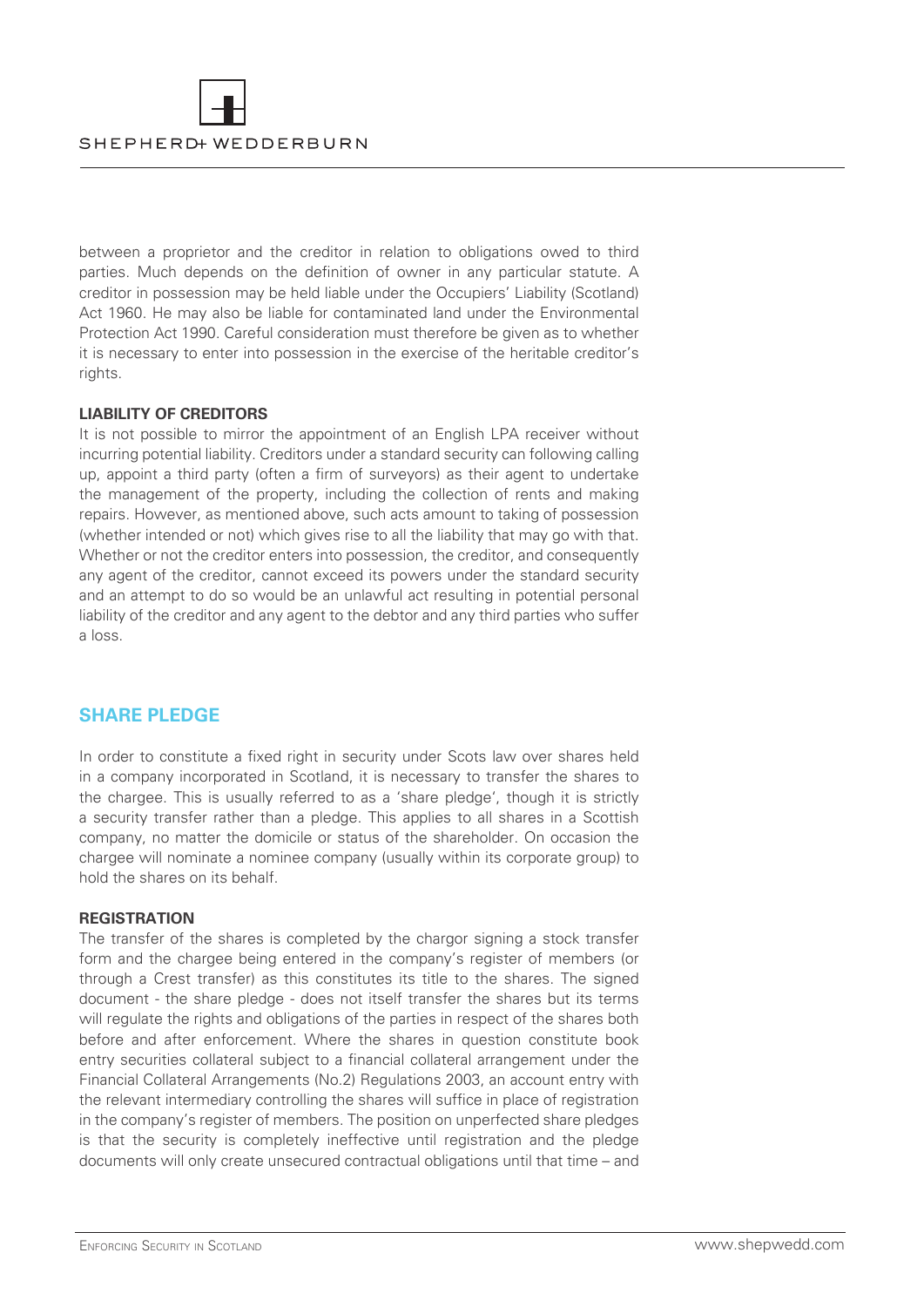

various third parties can acquire a preference in the interim. This highlights the importance of perfecting the share pledge.

#### **VOTING AND OTHER RIGHTS**

Pledges over the shares in a Scottish company should contain terms providing that until the occurrence of an event of default (or other trigger for the enforcement of the security) the voting and other rights attached to the shares in question are to be exercised by the chargor, provided that the exercise of those rights would not affect the validity or enforceability of the pledge or cause an event of default or otherwise prejudice the pledge. In order to do this, the chargee would commonly grant a proxy or mandate back in favour of the chargor to allow it to exercise the voting and other rights. In cases where a proxy is not provided, the chargor will provide instructions (usually in the form of a letter of direction) on how the chargee should vote on their behalf or the share pledge will provide standing instructions.

#### **SUBSIDIARY STATUS**

Concerns have been expressed about the effects of the decision of the Supreme Court in the Enviroco v Farstad case in which on registration of a transfer of shares in a Scottish company under a share pledge that company ceased (in the unusual circumstances of that case) to be a subsidiary of the chargor. The company in question would not, however, have become a subsidiary of the chargee because of paragraph 7 of Schedule 6 to the Companies Act 2006, which provides that rights attached to shares held in security are treated as being held by the person providing the security (i.e. the chargor) where apart from the right to exercise them for the purpose of preserving the value of the security, or of realising it, the rights are exercisable only in accordance with the chargor's instructions. This provision is considered to apply broadly to permit registration of a security holder or its nominee and the enforcement of security thereby without the company in question becoming a subsidiary of the chargee.

#### **SHARE PLEDGE ENFORCEMENT**

Enforcement of a share pledge is undertaken by the holder of the pledge itself and by any nominee that may be registered as holder of the shares in the relevant register of members. Notice to the chargor of the share pledge is not required as a matter of law, however, in practice, notice will usually be given as the share pledge itself will normally link enforcement to an event triggered by notice under other finance documents. On enforcement of the pledge the holder can retain dividends, exercise all voting and other rights and powers attaching to the shares and sell the shares for value under an express power of sale included in the share pledge. There are no specific requirements set down in law for the means of effecting a sale or as to the value that should be achieved on sale, though at common law reasonable efforts require to be taken to maximise the value achieved, bearing in mind provisions of the share pledge itself in this regard. In the event that the price paid by a purchaser of the shares and the expenses of disposal exceeds the secured liabilities, then the balancing amount would be due to the grantor.

On enforcement of the pledge the holder can retain dividends, exercise all voting and other rights and powers attaching to the shares and sell the shares for value under an express power of sale included in the share pledge.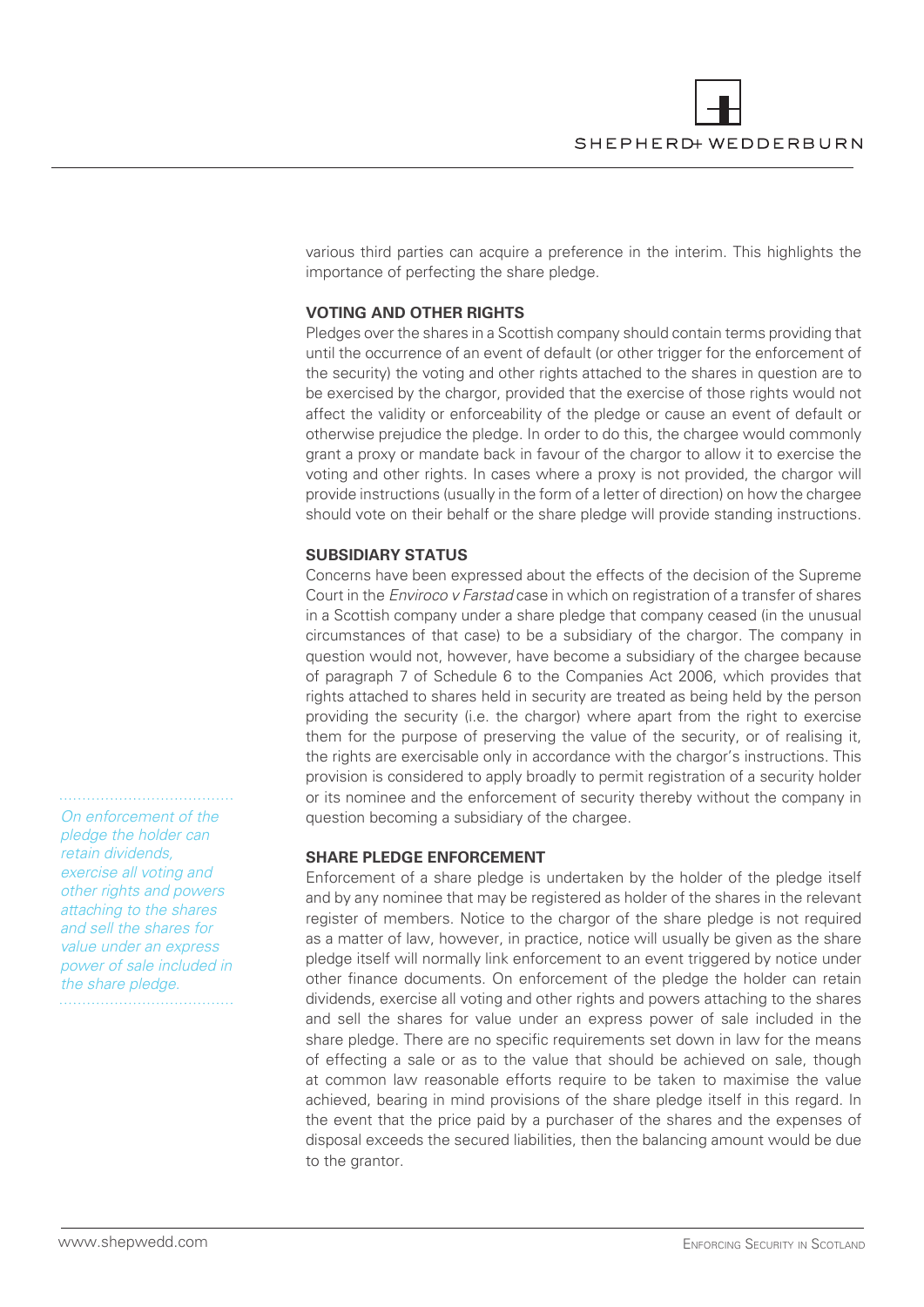

It is possible for a share pledge to contain provisions permitting the holder of the pledge to appropriate the shares in settlement or part settlement of the secured liabilities, whether or not the share pledge constitutes a financial collateral arrangement for the purposes of the Financial Collateral Arrangements (No.2) Regulations 2003. Where not constituting a financial collateral arrangement it is probable that compliance with the provisions of such Regulations for valuation for the purposes of appropriation and for accounting for excess proceeds would comply with common law requirements in this regard and provisions of a share pledge will normally be expressed in similar terms to the relevant Regulations.

## **FLOATING CHARGE**

Though entirely statutory, the floating charge regime in Scotland is similar to that in England and the same provisions of the Insolvency Act 1986 in respect of administration and preventing administrative receivership apply in Scotland as they do in England.

### **DISTINCTIONS IN THE JURISDICTION**

There are, however, differences between the two jurisdictions. A floating charge will crystallise in relation to the Scottish assets secured by the floating charge only on the appointment of a receiver, on the commencement of the winding up of the granter of the floating charge or if an administrator chooses to do so in order to effect a distribution (and not otherwise). Additionally, as the Law of Property Act has no application in Scotland, LPA receivers are not recognised in connection with Scottish property. It should also be noted that a receiver cannot usually be appointed to only part of the assets charged by a floating charge and an administrator requires to be appointed where all of the assets of the chargor are charged by the floating charge, which sometimes means that an administrator requires to be appointed in a situation in which a part-assets receiver would be appointed in England.

#### **INSOLVENCY RULES**

There are also different Insolvency Rules that apply in Scotland from those in England but, broadly, a floating charge over Scottish assets can be seen as being similar to a floating charge over English assets and, for example, pre-packs out of administration can take place in Scotland in a similar way as in England.

## **CROSS-BORDER ADMINISTRATION**

As in England and Wales, administrations in Scotland are governed by Schedule B1 of the Insolvency Act, and a company may be placed into administration either by order of the court (an administration order) or in certain circumstances by out of court appointment. Applications to the court can be made by the company itself,

As the Law of Property Act has no application in Scotland, LPA receivers are not recognised in connection with Scottish

property. 

A company may be placed into administration either by order of the court (an administration order) or in certain circumstances by out of court appointment.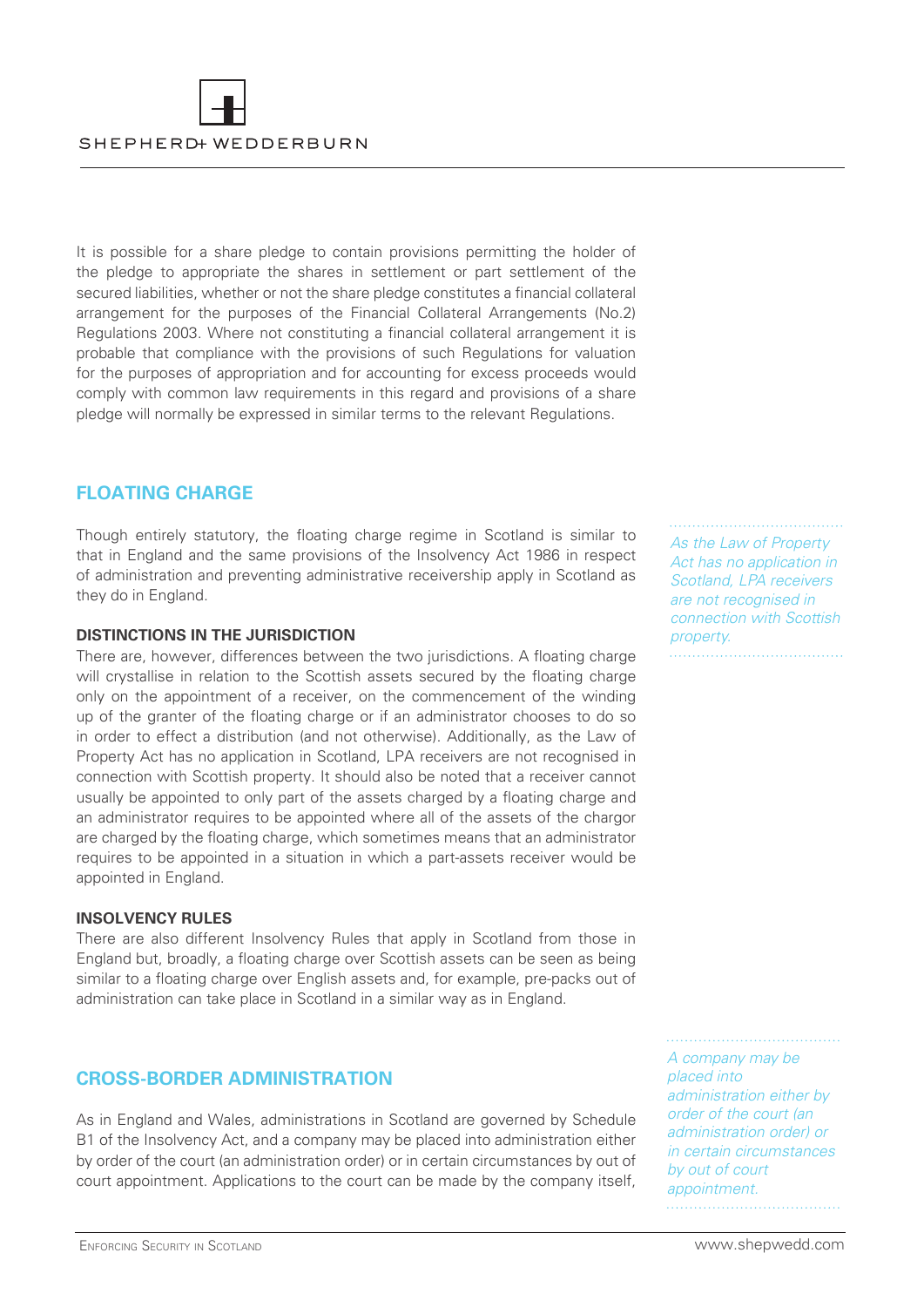

by its directors or by one or more of its creditors, as can out of court appointments (though a creditor making an out of court appointment must hold a 'qualifying' floating charge).

For this purpose the company must normally have its 'centre of main interests' in Great Britain or an 'establishment' in Great Britain and its centre of main interests in another EU state other than Denmark and (if a British company) be registered under the Companies Act 2006.

If a company does not fall within the meaning above, it is not open to a creditor to apply directly to the court in Scotland (or indeed to the courts of England and Wales). Nor is it competent to make an out of court appointment of an administer to such a company.

## **SECTION 426 OF THE INSOLVENCY ACT**

Where you are dealing with a company that does not fall within the definitions above, for example a company incorporated in any of the Channel Islands or Isle of Man and presumed accordingly to have its centre of main interests there, it may be possible to utilise the provisions of s 426 of the Insolvency Act which deals with co-operation between courts exercising jurisdiction in relation to insolvency (and which applies also to further countries designated by statutory instrument, currently including Gibraltar, Bermuda, Ireland, Hong Kong and Australia) to facilitate realisation of secured assets in Scotland through administration. The Shepherd and Wedderburn team has first-hand experience of this in relation to Jersey, Guernsey, Gibraltar and Irish registered companies.

#### **A LETTER OF REQUEST**

The Scottish court in one of the team's cases adopted the approach of the English court in acceding to a 'letter of request' from a foreign court to appoint an administrator under s.426 to a company in circumstances where the Scottish court had no power to make an administration order under the general provisions of the Insolvency Act. The Scottish court has acceded to such a request even when there were no insolvency proceedings current in the jurisdiction of the referring court, it being satisfied that the referring court had jurisdiction in relation to insolvency matters, which was regarded as being sufficient.

Accordingly, an application under s.426 for the appointment of an administrator in Scotland is one way for a creditor to avoid having to exercise its rights under a Standard Security (which as previously referred to are limited) and in circumstances where there may be a prohibition on appointing a receiver under a floating charge.

The appointment of an administrator in this way proceeds on a petition to the Court of Session under both s426 and Schedule B1 of the Insolvency Act following the receipt of letters of request from the foreign court. Interim orders in the case of emergency are available.

The Scottish court has acceded to such a request even when there were no insolvency proceedings current in the jurisdiction of the referring court, it being satisfied that the referring court had jurisdiction in relation to insolvency matters, which was regarded as being sufficient.